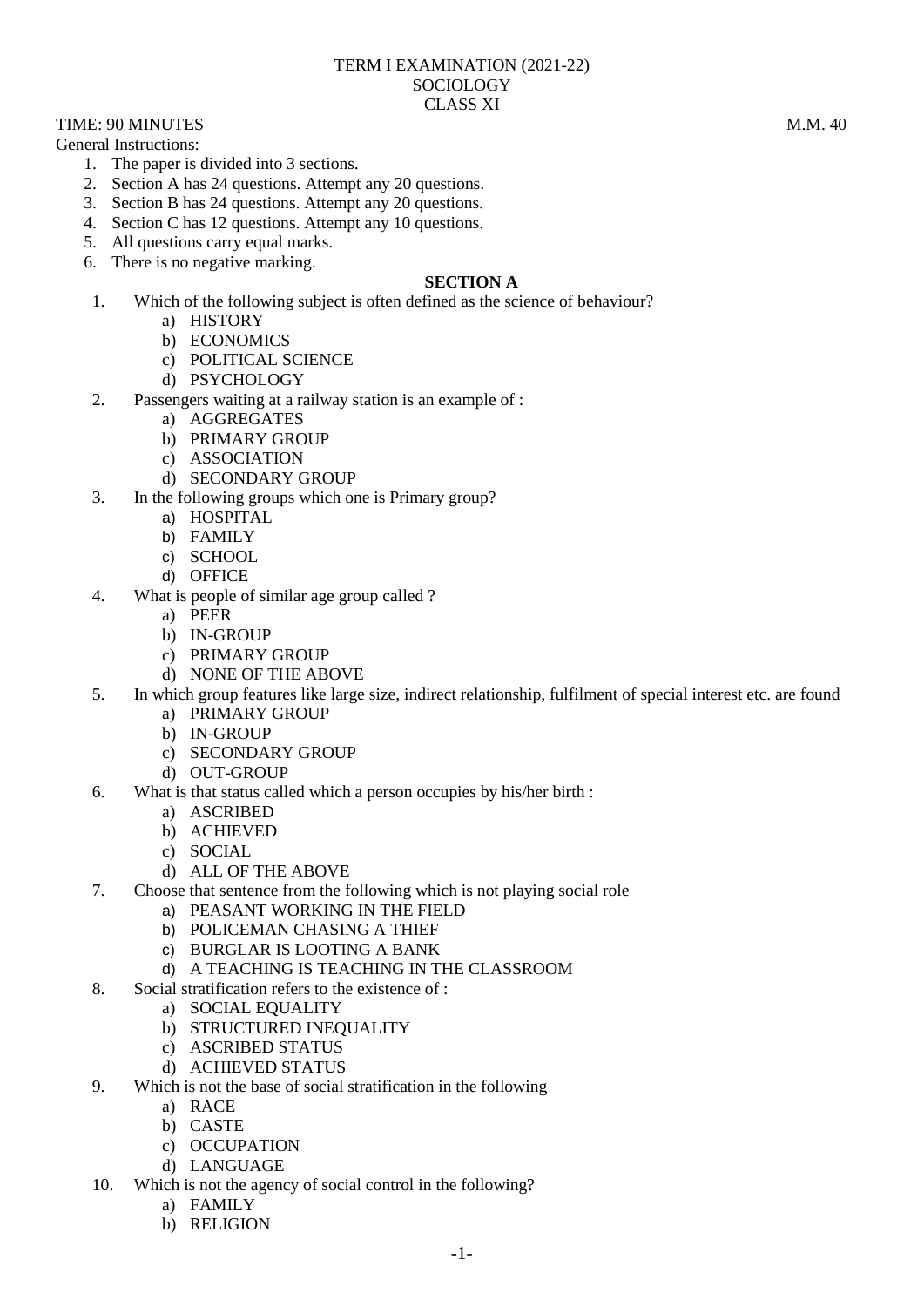- c) MEDIA
- d) MARKET
- 11. Among the following who is generally known as functionalist?
	- a) MARX
	- b) WEBER
	- c) DURKHEIM
	- d) NONE
- 12. Which is the formal means of social control in the following?
	- a) TRADITION
	- b) LAW
	- c) NORMS
	- d) VALUES
- 13. Under which rule marriage among close relatives is prohibited?
	- a) ENDOGAMY
	- b) POLYGAMY
	- c) POLYANDRY
	- d) EXOGAMY
- 14. In which family many wives live with one husband?
	- a) POLYGYNOUS FAMILY
	- b) POLYANDROUS FAMILY
	- c) MATRILOCAL FAMILY
	- d) PATRILOCAL FAMILY
- 15. Identify the structure of the family where men exercise authority and dominance
	- a) PATRIARCHY
	- b) MATRIARCHY
	- c) POLYGAMY
	- d) PATRILINEAL
- 16. The socially acknowledged and approved sexual union between two individuals is known as :
	- a) FAMILY
	- b) MARRIAGE
	- c) KINSHIP
	- d) PROCREATION
- 17. What does 'work' generally mean:
	- a) PAID EMPLOYMENT
	- b) UNPAID EMPLOYMENT
	- c) SOCIAL WORK
	- d) RELIGIOUS WORK
- 18. Which are those basic rights that denote 'citizenship rights
	- a) CIVIL RIGHTS
	- b) POLITICAL RIGHTS
	- c) SOCIAL RIGHTS
	- d) ALL OF THESE
- 19. Who has defined religion as a 'unified system of belief and practices' related to sacred things?
	- a) EMILE DURKHEIM
	- b) MAX WEBER
	- c) AUGUST COMTE
	- d) MACIVER AND PAGE
- 20. Ritual acts include
	- a) PRAYING
	- b) CHANTING
	- c) SINGING
	- d) ALL OF THESE
- 21. Who wrote the book entitled 'The Protestant Ethic and the Spirit of Capitalism'?
	- a) EMILE DURKHEIM
	- b) MAX WEBER
	- c) AUGUST COMTE
	- d) MACIVER AND PAGE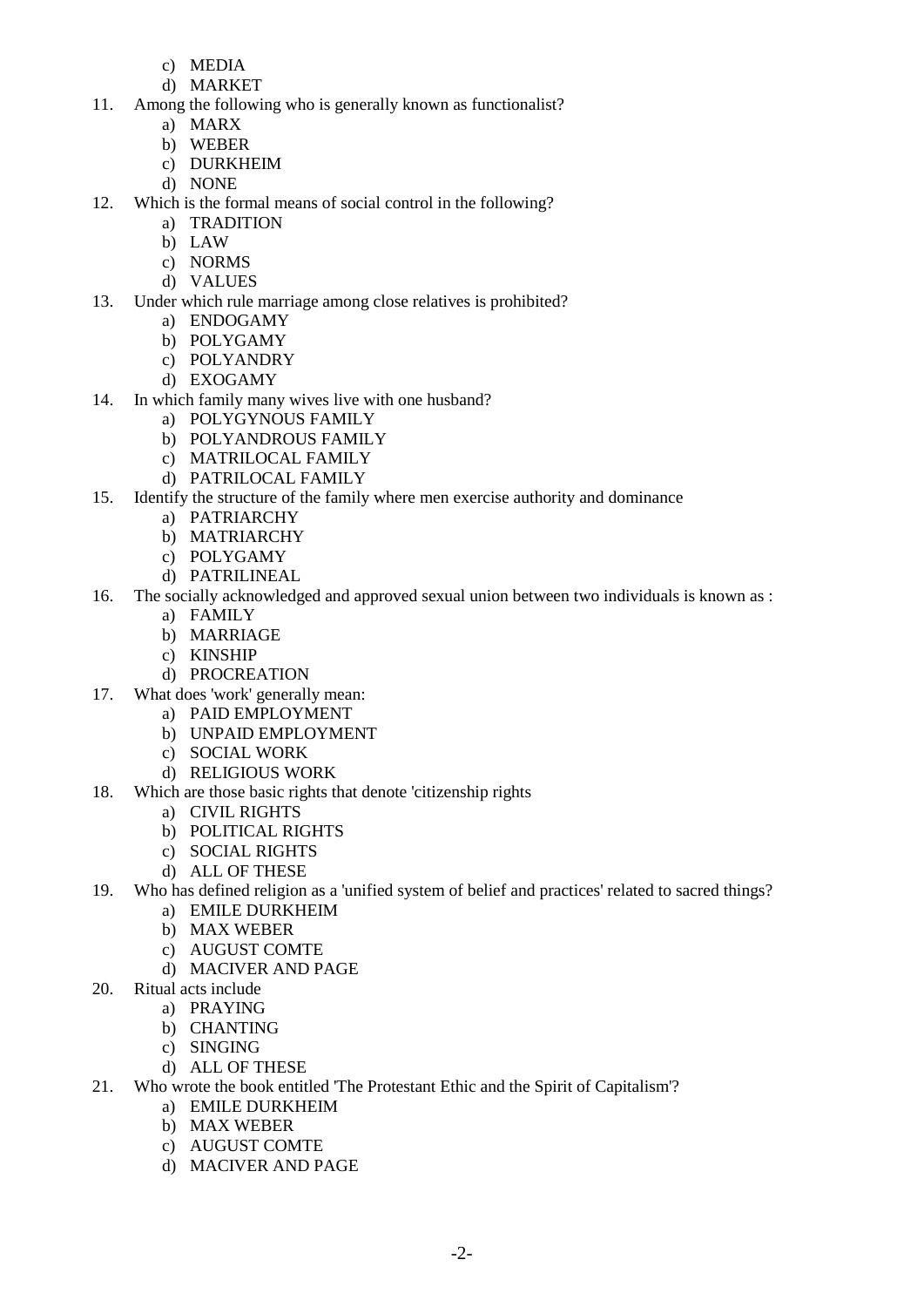- 22. How will you address "education" in given forms
	- a) AN INSTITUTION
	- b) A SOCIAL PATTERN
	- c) A TRADITION
	- d) A RITUAL
- 23. Which dimension of culture allows us to process information that we see and hear
	- a) NORMATIVE
	- b) MATERIAL
	- c) COGNITIVE
	- d) NON-MATERIAL
- 24. When we are in a foreign land, then what does 'our society' mean?
	- a) INDIAN SOCIETY
	- b) FOREIGN SOCIETY
	- c) URBAN SOCIETY
	- d) RURAL SOCIETY

## **SECTION B**

- 25. Who wrote the book 'The Sociological Imagination?'
	- a) MACIVER AND PAGE
	- b) EMILE DURKHEIM
	- c) AUGUST COMTE
	- d) C.W. MILLS
- 26. Sociology is interrelated with all other \_\_\_\_\_\_\_\_\_ sciences.
	- a) NATURAL
	- b) SOCIAL
	- c) BIOLOGICAL
	- d) NONE OF THE ABOVE
- 27. The Industrial Revolution was based upon \_\_\_\_\_\_\_\_\_, a new dynamic form of economic activity.
	- a) MODERNISATION
		- b) MECHANISATION
		- c) SCIENCE
		- d) CAPITALISM
- 28. Anthropology is the study of \_\_\_\_\_\_\_\_\_ society.
	- a) INDUSTRIAL
	- b) RURAL
	- c) PRIMITIVE
	- d) URBAN
- 29. Migrants are often considered as an \_\_\_\_\_\_\_\_\_.
	- a) REFERNCE GROUP
	- b) OUT-GROUP
	- c) PEER GROUP
	- d) SECONDARY GROUP
- 30. When one role is in conflict with another it is called \_\_\_\_\_\_\_\_\_.
	- a) ROLE STEREOTYPE
	- b) ROLE CONFLICT
	- c) STATUS
	- d) NONE OF THE ABOVE
- 31. \_\_\_\_\_\_\_\_\_ refers to modes of action which do not conform to the norms or values.
	- a) DEVIANCE
	- b) SANCTION
	- c) SOCIAL CONTROL
	- d) PRESTIGE
- 32. \_\_\_\_\_\_\_ refers to the rules of avoidance in marital relationship
	- a) MONOGAMY
	- b) POLYGAMY
	- c) EXOGAMY
	- d) ENDOGAMY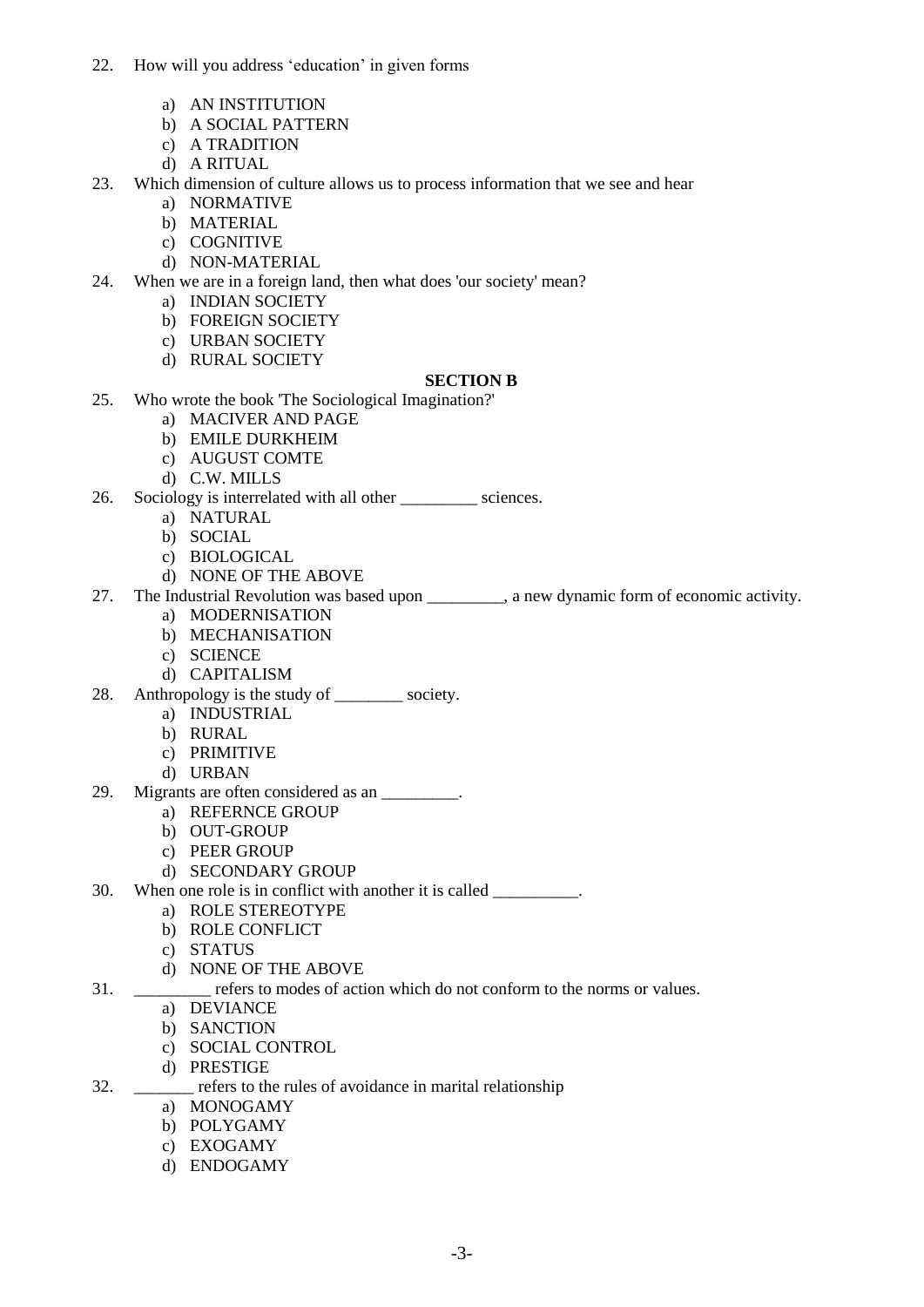- 33. Husband and wife with or without children is called a samily
	- a) JOINT
	- b) NUCLEAR
	- c) PATRILOCAL
	- d) MATRILINEAL
- 34. Economic system of modern societies are dependent on highly complex \_\_\_\_\_\_\_\_ of labour a) ASSOCIATION
	- b) SEGREGATION
	- c) DIVISION
	- d) INDUSTRIALISATION
- 35. \_\_\_\_\_\_\_\_ believed in pre-destination which meant one will go to Heaven or Hell was pre-ordained
	- a) EMILE DURKHEIM
	- b) KARL MARX
	- c) MAX WEBER
	- d) AUAGUST COMTE
- 36. Schooling intensifies the existing divide between the and the masses.'
	- a) PUBLIC
	- b) GENDER
	- c) ELITE
	- d) POOR
- 37. Use of machines is a form of \_\_\_\_\_\_\_\_ aspect of culture
	- a) MATERIAL
	- b) NON-MATERIAL
	- c) BOTH
	- d) NONE
- 38. Auguste Comte believed that Sociology contributes to the \_\_\_\_\_\_\_\_ of humanity.
	- a) UPLIFTMENT
	- b) BETTERMENT
	- c) WELFARE
	- d) SERVICE
- 39. Political Science is the study of aspect of human life.
	- a) GOVERNMENTAL
	- b) DYNAMIC
	- c) MONETARY
	- d) POLITICAL
- 40. **Example 10.** involves itself primarily with individual.
	- a) PSYCHOLOGY
	- b) SOCIOLOGY
	- c) ANTHROPOLOGY
	- d) ECONOMICS
- 41. \_\_\_\_\_\_\_\_\_\_ is a position that a person holds in the society.
	- a) PRESTIGE
	- b) STATUS
	- c) ROLE
	- d) OCCUPATION
- 42. Assertion (A): Sociology is deemed to be the study of modern and complex societies. Reason(R ): Anthropology was deemed to be the study of western societies.
	- a) BOTH A AND R ARE TRUE AND R IS THE CORRECT EXPLANATION OF A
	- b) BOTH A AND R ARE TRUE BUT R IS NOT THE CORRECT EXPLANATION OF A
	- c) A IS TRUE BUT R IS FALSE
	- d) A IS FALSE BUT R IS TRUE
- 43. Assertion (A): Role and Status are not fixed and given

Reason (R ): Society thus functions not just with roles and status but also with social control

- a) BOTH A AND R ARE TRUE AND R IS THE CORRECT EXPLANATION OF A
- b) BOTH A AND R ARE TRUE BUT R IS NOT THE CORRECT EXPLANATION OF A
- c) A IS TRUE BUT R IS FALSE
- d) A IS FALSE BUT R IS TRUE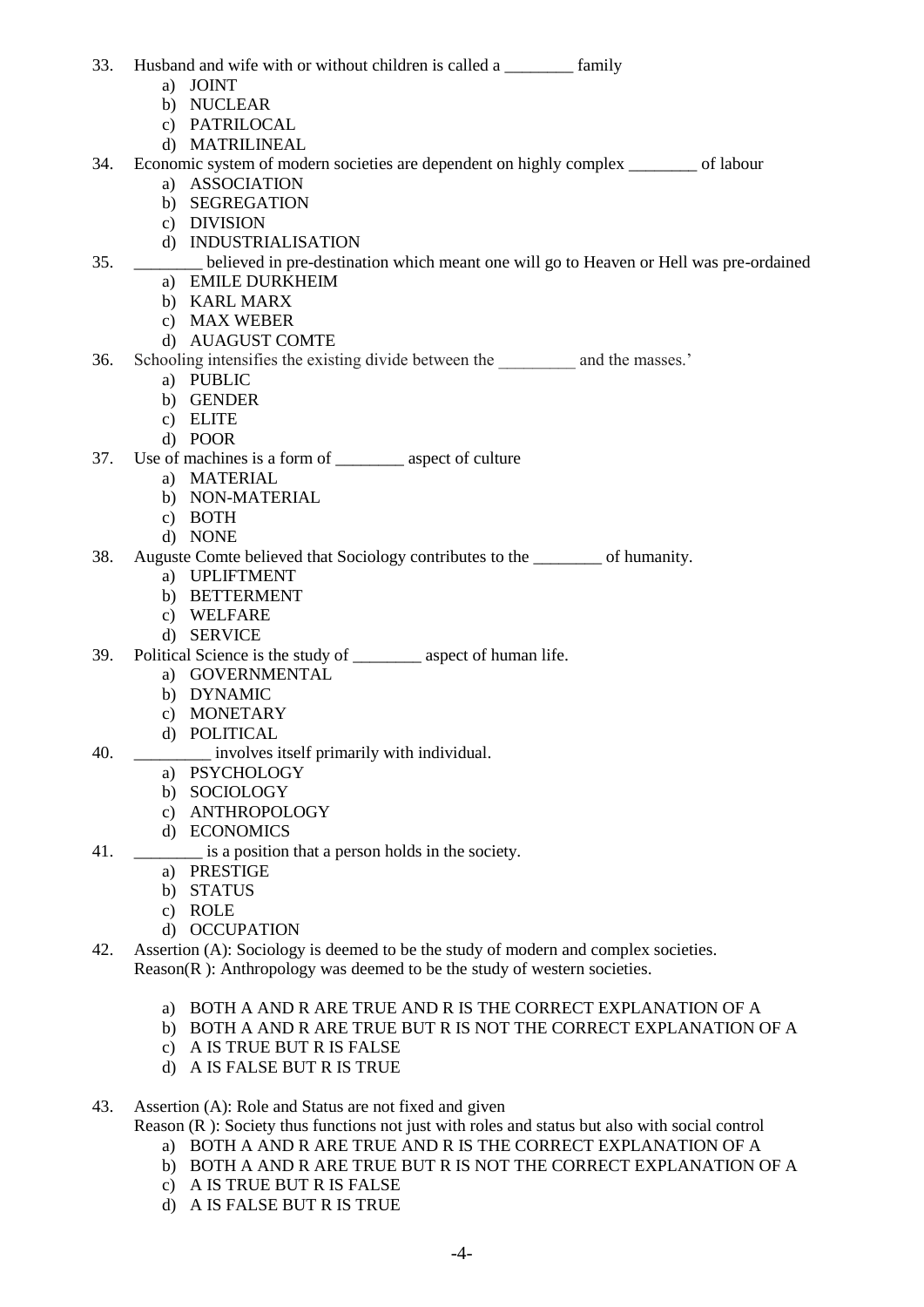- 44. "Culture or civilisation taken in its wide ethnographic sense, is that complex whole which includes knowledge, belief, art, morals, law, custom and any other capabilities and habits acquired by man as a member of society" whose definition is this?
	- a) CLIFFORD GEERTZ
	- b) EDWARD TYLOR
	- c) MALINOWSKI
	- d) LESLIE WHITE
- 45. Socialization deals with
	- a) ADOPTION OF SOCIAL NORMS
	- b) GETTING ACCUSTOMED TO SOCIAL PRACTICES
	- c) LEARNING SOCIAL BEHAVIOUR
	- d) ALL OF THESE
- 46. When a female can have more than one husband, this situation is denoted by the term
	- a) POLYANDRY
	- b) POLYGYNY
	- c) POLYGAMY
	- d) NONE OF THE ABOVE
- 47. Sister in law is an example of which type of relationship
	- a) CONSANGUINEOUS
	- b) AFFINAL
	- c) BOTH A AND B
	- d) NONE OF THE ABOVE
- 48. The term "Role Conflict refers to which of the following situation?
	- a) AN INDIVIDUAL IS CONFRONTED WITH A SITUATION WHERE HE/SHE IS EXPECTED TO DELIVER MORE THAN WHAT HE/SHE IS CAPABLE OF
	- b) TWO INDIVIDUALS WITH CONFLICTING INTERESTS TRY TO WORK TOGETHER
	- c) AN INDIVIDUAL FACE TWO OR MORE CONFLICTING EXPECTATIONS
	- d) TWO INDIVIDUALS WITH DIFFERING SPECIALIZATIONS TRY TO DO A SIMILAR KIND OF WORK

## **SECTION C**

- 49. A comprehensive survey entitled *Culture: A Critical Review of Concepts and Definitions* was published in the year
	- a) 1951
	- b) 1952
	- c) 1953
	- d) 1954
- 50. A law is a formal \_\_\_\_\_\_\_ defined by government as a rule or principle that its citizens must follow
	- a) SYSTEM
	- b) NORM
	- c) SANCTION
	- d) INSTITUTION
- 51. Sociology is the study of human
	- a) EXISTENCE
	- b) SOCIAL LIFE
	- c) BEHAVIOUR
	- d) SOCIAL GROUPS
- 52. The groups whose life styles are emulated are known as \_\_\_\_\_\_\_\_\_\_ groups
	- a) PEER
	- b) ASSOCIATION
	- c) COMMUNITY
	- d) REFERNCE
- 53. When two people marry, they become \_\_\_\_\_\_\_\_\_ to one another
	- a) PARTNERS
	- b) KIN
	- c) RELATIVES
	- d) NONE OF THE ABOVE